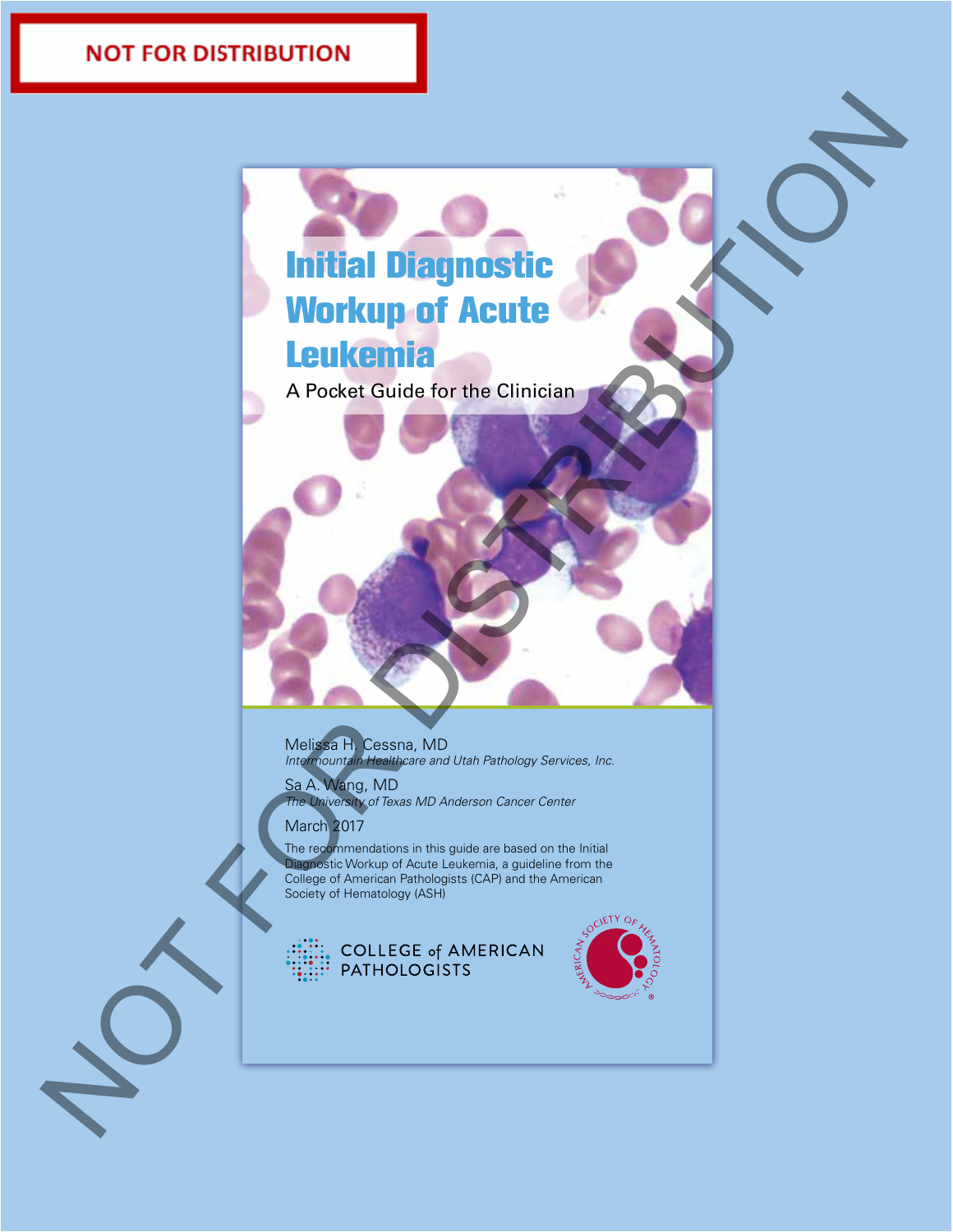### **Context**

A complete diagnosis of acute leukemia requires knowledge of clinical information combined with morphologic evaluation, immunophenotyping and karyotype analysis, and often, molecular genetic testing. Cooperation between clinicians and pathologists is key to ensuring an accurate diagnosis. This pocket guide provides a framework for the multiple steps, including laboratory testing,<sup>1</sup> in the evaluation of acute leukemia samples.

# **Comprehensive Sharing and Reporting of Data**

### **Relevant Clinical Data**

| Age                                                                                                                                                                                         | √⊕⊕⊕⊕                  |
|---------------------------------------------------------------------------------------------------------------------------------------------------------------------------------------------|------------------------|
| $\bullet\,$ Sex                                                                                                                                                                             | ✔⊕⊕⊕⊕                  |
| • Ethnicity                                                                                                                                                                                 | ✔⊕⊕⊕⊕                  |
| • History of any hematologic disorder or known<br>predisposing conditions or syndromes                                                                                                      | √⊕⊕⊕⊕                  |
| Prior malignancy                                                                                                                                                                            | ✔⊕⊕⊕⊕                  |
| Exposure to cytotoxic therapy, immunotherapy,<br>radiotherapy, or other possibly toxic substances                                                                                           | 7⊕⊕⊕⊕                  |
| • Any history of possibly confounding factors, such as<br>recent growth factor therapy, transfusions, or other<br>medications that might obscure or mimic the features of<br>acute leukemia | $\sqrt{1+\theta}$      |
| Family history of any hematologic disorder or other<br>malignancies                                                                                                                         | ひののの                   |
| Relevant physical examination findings, including<br>neurologic exam findings                                                                                                               | $\oplus \oplus \oplus$ |
| Relevant imaging findings                                                                                                                                                                   | ⊕⊕⊕⊕                   |
| • Presence of tumor masses (e.g., mediastinal), other                                                                                                                                       | $\oplus \oplus \oplus$ |

### **Reporting and Record-Keeping**

# **Testing and Reporting in the Context of Referral**

Upon referral to another institution, the primary institution should provide the treatment center with all laboratory results, pathology slides, flow cytometry data, cytogenetic information, and a list of pending tests at the time of the referral. Pending test results should be forwarded as they become available. **M**OOO



# **Collection and Evaluation of Samples/Specimens**

| A complete diagnosis of acute leukernia requires knowledge of cilmical<br>information combined with morphologic evaluation, immunophenotyping<br>and karyotype analysis, and often, molecular genetic testing. Cooperation<br>between clinicians and pathologists is key to ensuring an accurate<br>diagnosis. This pocket guide provides a framework for the multiple steps,          |                                                                                                                                                                           | cytometry data, cytogenetic information, and a list of pending tests at<br>the time of the referral. Pending test results should be forwarded as they<br>become available. <b>M</b> ⊕OOO                                                                                                                                                                                       |                                                                              |
|----------------------------------------------------------------------------------------------------------------------------------------------------------------------------------------------------------------------------------------------------------------------------------------------------------------------------------------------------------------------------------------|---------------------------------------------------------------------------------------------------------------------------------------------------------------------------|--------------------------------------------------------------------------------------------------------------------------------------------------------------------------------------------------------------------------------------------------------------------------------------------------------------------------------------------------------------------------------|------------------------------------------------------------------------------|
| including laboratory testing, <sup>1</sup> in the evaluation of acute leukemia samples.<br><sup>1</sup> Note: All laboratory testing performed for the initial workup and diagnosis<br>of a patient with acute leukemia and all related specimen handling and<br>storage must be performed in a laboratory that is in compliance with<br>regulatory and/or accreditation requirements. |                                                                                                                                                                           | dear<br>CD117                                                                                                                                                                                                                                                                                                                                                                  | lеo                                                                          |
| <b>Comprehensive Sharing and Reporting of Data</b>                                                                                                                                                                                                                                                                                                                                     |                                                                                                                                                                           |                                                                                                                                                                                                                                                                                                                                                                                |                                                                              |
| The treating clinician should provide relevant clinical data or ensure that<br>this is readily accessible by the pathologist. Similarly, the pathologist<br>needs to be proactive when reporting results and their interpretation<br>with attending clinicians and referral institutions.                                                                                              |                                                                                                                                                                           |                                                                                                                                                                                                                                                                                                                                                                                |                                                                              |
| <b>Relevant Clinical Data</b>                                                                                                                                                                                                                                                                                                                                                          |                                                                                                                                                                           | An example of initial workup for acute leukemia. Bone marrow aspirate smear shows                                                                                                                                                                                                                                                                                              |                                                                              |
| Data that should be provided or be made readily accessible to the<br>pathologist includes, but is not limited to:<br>$\bullet$ Age                                                                                                                                                                                                                                                     | $\nabla \oplus \oplus \oplus \oplus$                                                                                                                                      | large blasts with azurophilic granules with maturation (upper left); the blasts are CD34+,<br>CD117+, with MPO and CD19 coexpression (upper right); metaphase FISH reveals RUNX1/<br>RUNX1T1 fusion as a result of t(8;21)(q22;q22) (lower left). KIT D816V (Asp to Val, GAC to<br>GTC) mutation is detected (lower right), providing prognostic information in adult patients |                                                                              |
| $\bullet$ Sex                                                                                                                                                                                                                                                                                                                                                                          | $\blacksquare \oplus \oplus \oplus \oplus$                                                                                                                                | with RUNX1/RUNX1T1 AML.                                                                                                                                                                                                                                                                                                                                                        |                                                                              |
| • Ethnicity                                                                                                                                                                                                                                                                                                                                                                            | $\nabla \oplus \oplus \oplus \oplus$                                                                                                                                      | <b>Collection and Evaluation of Samples/Specimens</b>                                                                                                                                                                                                                                                                                                                          |                                                                              |
| • History of any hematologic disorder or known<br>predisposing conditions or syndromes                                                                                                                                                                                                                                                                                                 | $\nabla \oplus \oplus \oplus \oplus$                                                                                                                                      | Actions which should be performed for suspected<br>or confirmed leukemia                                                                                                                                                                                                                                                                                                       |                                                                              |
| • Prior malignancy                                                                                                                                                                                                                                                                                                                                                                     | $\nabla \oplus \oplus \oplus \oplus$                                                                                                                                      | Review recent or concurrent CBCs and leukocyte differentials                                                                                                                                                                                                                                                                                                                   | ◘⊕⊕⊕⊕                                                                        |
| • Exposure to cytotoxic therapy, immunotherapy,                                                                                                                                                                                                                                                                                                                                        | $\nabla \oplus \oplus \oplus \oplus$                                                                                                                                      | Evaluate peripheral blood smear                                                                                                                                                                                                                                                                                                                                                | $\blacksquare \oplus \oplus \oplus \oplus$                                   |
| radiotherapy, or other possibly toxic substances                                                                                                                                                                                                                                                                                                                                       |                                                                                                                                                                           | Obtain fresh samples for morphologic evaluation and ancillary                                                                                                                                                                                                                                                                                                                  |                                                                              |
| • Any history of possibly confounding factors, such as<br>recent growth factor therapy, transfusions, or other<br>medications that might obscure or mimic the features of<br>acute leukemia                                                                                                                                                                                            | $\sqrt{\oplus \oplus \oplus \oplus}$                                                                                                                                      | studies:<br><b>Bone</b> marrow (BM) aspirate and/or touch imprints<br>BM core biopsy and/or marrow clot may be obtained and<br>should be reviewed concurrently with the BM aspirate and/or                                                                                                                                                                                     | $\nabla \oplus \oplus \oplus \oplus$<br>$\sqrt{\oplus \oplus \oplus \oplus}$ |
| • Family history of any hematologic disorder or other<br>malignancies                                                                                                                                                                                                                                                                                                                  | $\nabla \oplus \oplus \oplus \oplus$                                                                                                                                      | touch imprints<br><b>BM core biopsies</b> may be used for ancillary studies when                                                                                                                                                                                                                                                                                               | $\nabla \oplus \oplus \oplus \oplus$                                         |
| • Relevant physical examination findings, including<br>neurologic exam findings                                                                                                                                                                                                                                                                                                        | $\oplus \oplus \oplus$                                                                                                                                                    | adequate aspirate cannot be obtained<br>Peripheral blood (PB) may be used for diagnosis and ancillary                                                                                                                                                                                                                                                                          | $\nabla \oplus \oplus \oplus \oplus$                                         |
| • Relevant imaging findings                                                                                                                                                                                                                                                                                                                                                            | $\oplus \oplus \oplus \oplus$                                                                                                                                             | studies if sufficient blasts are present and the BM aspirate is<br>inadequate or there is compelling clinical reason to avoid BM                                                                                                                                                                                                                                               |                                                                              |
| • Presence of tumor masses (e.g., mediastinal), other<br>tissue lesions (e.g., cutaneous), and/or organomegaly                                                                                                                                                                                                                                                                         | $\nabla \oplus \oplus \oplus$                                                                                                                                             | evaluation<br>Tissue biopsy for extramedullary disease without apparent                                                                                                                                                                                                                                                                                                        | 70000                                                                        |
| • Any additional clinical findings deemed to have diagnostic<br>or prognostic importance by the attending physician                                                                                                                                                                                                                                                                    | $\sqrt{\theta \oplus \theta \oplus \theta}$                                                                                                                               | BM or PB involvement<br>Submit sufficient samples to perform conventional cytogenetic                                                                                                                                                                                                                                                                                          | <b>M</b> OOO                                                                 |
| <b>Reporting and Record-Keeping</b><br>In the initial report, the pathologist should include laboratory,<br>morphologic, immunophenotypic, and, if performed, cytochemical data,                                                                                                                                                                                                       |                                                                                                                                                                           | analysis (i.e., karyotype), appropriate molecular genetic and/<br>or fluorescent in-situ hybridization (FISH) testing, and flow<br>cytometric immunophenotyping (FCI)                                                                                                                                                                                                          |                                                                              |
| on which the diagnosis is based, along with a list of any pending tests.<br>The pathologist should issue addenda/amended reports when the results<br>of additional tests become available. $\blacksquare \oplus \bigcirc \bigcirc \bigcirc$                                                                                                                                            |                                                                                                                                                                           | Ensure that the flow cytometry panel is sufficiently compre-<br>hensive to distinguish AML, B-ALL, T-ALL including early T-cell<br>precursor (ETP), and acute leukemias of ambiguous lineage                                                                                                                                                                                   | 70000                                                                        |
| The pathologist and treating clinician should coordinate and ensure that all<br>tests performed for classification, management, predicting prognosis and<br>disease monitoring are entered into the patient's medical records. <sup>2</sup> This<br>information should include the sample source, adequacy, and collection                                                             |                                                                                                                                                                           | Ensure that flow cytometry analysis or molecular<br>characterization is comprehensive enough to allow subsequent<br>detection of minimal residual disease                                                                                                                                                                                                                      | $\nabla \oplus \oplus \oplus \oplus$                                         |
| information as applicable. 40000<br><sup>2</sup> Note: All records should adhere to the current World Health Organization<br>(WHO) terminology for the final diagnosis and classification of acute                                                                                                                                                                                     |                                                                                                                                                                           | Use immunohistochemical stains for limited<br>immunophenotyping in the diagnosis and classification of<br>acute leukemia when bone marrow aspirate or peripheral<br>blood material is not available for flow cytometry study                                                                                                                                                   | <b>M</b> OOO                                                                 |
| <b>Testing and Reporting in the Context of Referral</b>                                                                                                                                                                                                                                                                                                                                | leukemia.<br>If after examination of a peripheral blood smear, it is determined that the<br>patient will require immediate referral to another institution with expertise |                                                                                                                                                                                                                                                                                                                                                                                | <b>Y</b> OOO                                                                 |
| in the management of acute leukemia for treatment, the initial institution                                                                                                                                                                                                                                                                                                             |                                                                                                                                                                           | Actions which may be performed                                                                                                                                                                                                                                                                                                                                                 |                                                                              |
| should, whenever possible, <sup>3</sup> defer invasive procedures including bone<br>marrow aspiration and biopsies to the treatment center to avoid duplicate<br>procedures, associated patient discomfort, and additional costs. $\blacksquare \oplus \oplus \oplus \bigcirc$                                                                                                         |                                                                                                                                                                           | Request and evaluate cytochemical studies to assist in the<br>diagnosis and classification of AML                                                                                                                                                                                                                                                                              | $G \oplus$ 000                                                               |
| <sup>3</sup> Note: This recommendation does not preclude evaluation when a rapid                                                                                                                                                                                                                                                                                                       |                                                                                                                                                                           | Use flow cytometry in the evaluation of CSF                                                                                                                                                                                                                                                                                                                                    | $\blacksquare \oplus \oplus \oplus \bigcirc$                                 |
| diagnosis, such as in cases of suspected APL, is necessary in order to<br>initiate therapy prior to transfer.                                                                                                                                                                                                                                                                          |                                                                                                                                                                           | Use cryopreserved cells or nucleic acid, formalin fixed paraffin-<br>embedded tissue, or unstained marrow aspirate or peripheral<br>blood smears or other involved tissues for molecular or genetic<br>studies in which the use of such material has been validated                                                                                                            | $\blacksquare \oplus \oplus \oplus \bigcirc$                                 |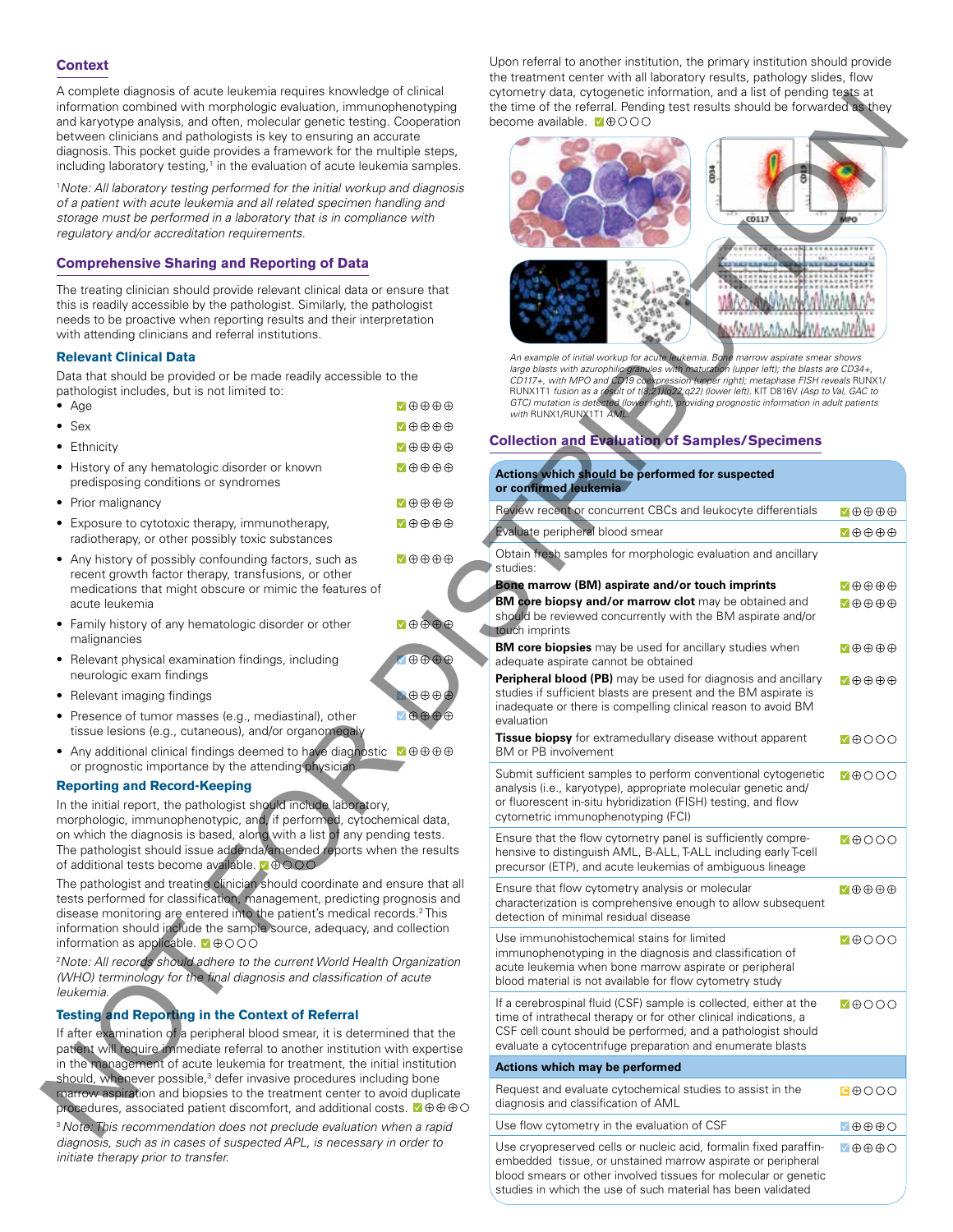### **Initial Diagnostic Workup of Acute Leukemia**

### **Initial Diagnostic Workup of Lymphoblastic Leukemia**